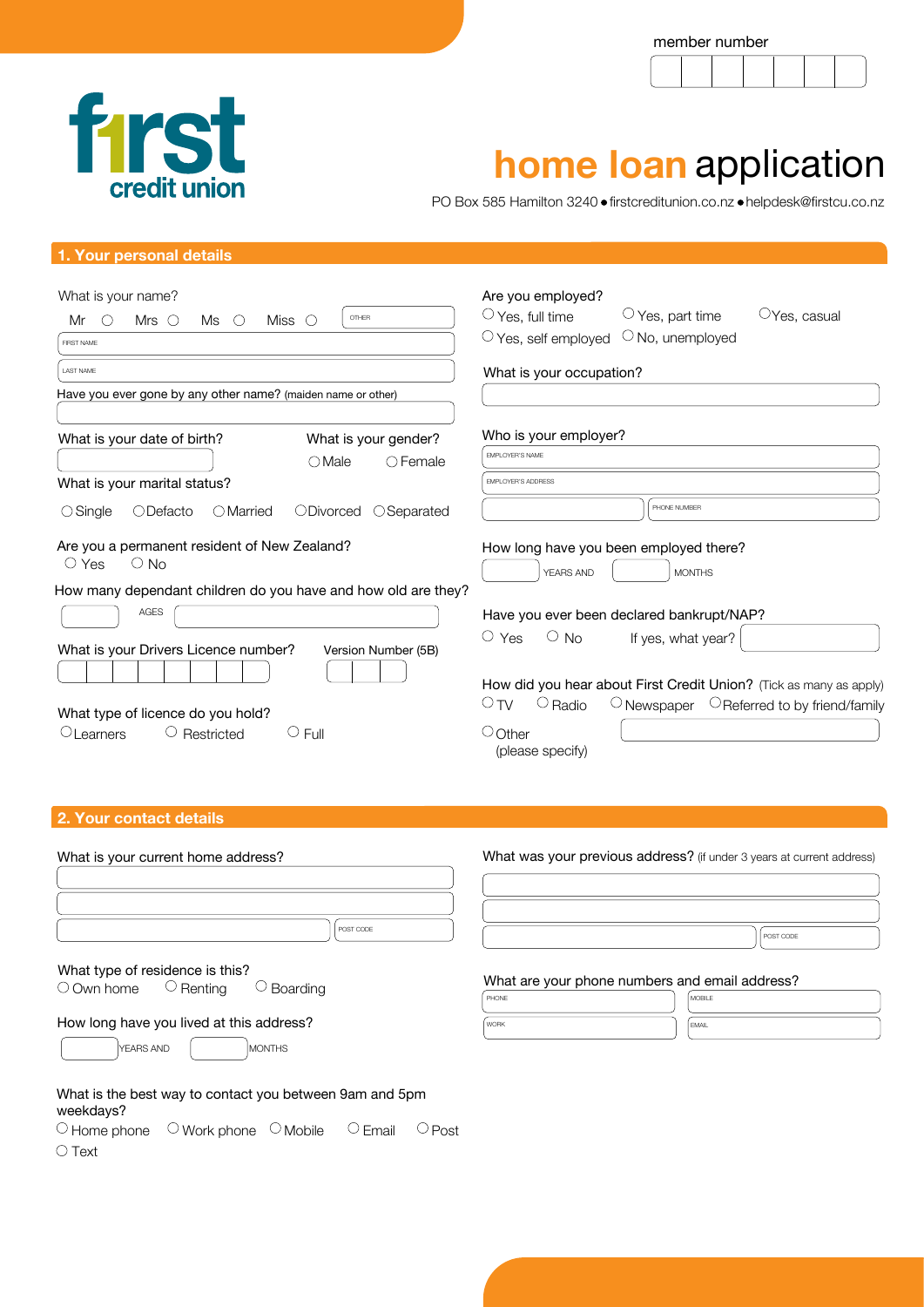| 3. Joint Applicant's details (if applicable)                                                                                                                                                                                                                                                                                                                                                                                                                                                                                                                                                              |                                                                              |                                                                                                                                                                                                                                                                                                                                                                                                                                                                                                                                                                                                                                                        |                                                                         |
|-----------------------------------------------------------------------------------------------------------------------------------------------------------------------------------------------------------------------------------------------------------------------------------------------------------------------------------------------------------------------------------------------------------------------------------------------------------------------------------------------------------------------------------------------------------------------------------------------------------|------------------------------------------------------------------------------|--------------------------------------------------------------------------------------------------------------------------------------------------------------------------------------------------------------------------------------------------------------------------------------------------------------------------------------------------------------------------------------------------------------------------------------------------------------------------------------------------------------------------------------------------------------------------------------------------------------------------------------------------------|-------------------------------------------------------------------------|
| What is your name?<br>$\circ$ Mrs $\circ$ Miss $\circ$ Ms<br>$\bigcirc$ Mr<br><b>FIRST NAMES</b><br>LAST NAME<br>Have you ever gone by any other name? (maiden name or other)<br>What is your date of birth?<br>$\circ$ Male<br>What is your marital status?<br>$\circ$ Single $\circ$ Defacto $\circ$ Married $\circ$ Divorced $\circ$ Separated<br>What is your current home address?<br>$\bigcirc$ The same address as the main applicant<br>POST CODE<br>What are your phone numbers and email address?<br>HOME<br>MOBILE<br><b>WORK</b><br>EMAIL<br>What is your relationship to the main applicant? | <b>OTHER</b><br>What is your gender?<br>$\circ$ Female<br>OThe address below | Are you a permanent resident of New Zealand?<br>$\circ$ No<br>$\circ$ Yes<br>Are you employed?<br>$\circ$ Yes, part time<br>$\circ$ Yes, full time<br>$\circ$ Yes, self employed $\circ$ No, unemployed<br>What is your occupation?<br>Who is your employer?<br><b>EMPLOYER'S NAME</b><br><b>EMPLOYER'S ADDRESS</b><br>PHONE NUMBER<br>How long have you been employed there?<br><b>YEARS AND</b><br><b>MONTHS</b><br>What is your Drivers Licence number?<br>What type of licence do you hold?<br>$\circ$ Restricted<br>$\circ$ Learners<br>$\circ$ Full<br>Have you ever been declared bankrupt/NAP?<br>If yes, what year?<br>$\circ$ Yes $\circ$ No | $\circ$ Yes, casual<br>Version Number (5B)                              |
|                                                                                                                                                                                                                                                                                                                                                                                                                                                                                                                                                                                                           |                                                                              |                                                                                                                                                                                                                                                                                                                                                                                                                                                                                                                                                                                                                                                        |                                                                         |
| 4. Income and Assets                                                                                                                                                                                                                                                                                                                                                                                                                                                                                                                                                                                      |                                                                              |                                                                                                                                                                                                                                                                                                                                                                                                                                                                                                                                                                                                                                                        |                                                                         |
| Annual Income (before tax)<br>\$<br>Your annual income<br>\$<br>Joint applicant's annual income<br>\$<br><b>Combined annual income</b>                                                                                                                                                                                                                                                                                                                                                                                                                                                                    |                                                                              | Assets (what you own)<br>Property<br>Other property owned                                                                                                                                                                                                                                                                                                                                                                                                                                                                                                                                                                                              | <b>Estimated Market Value</b><br>\$<br>$\boldsymbol{\mathsf{\$}}$<br>\$ |
| Regular Income (after tax)<br>$OW OF OM$   \$<br>Your salary/wages                                                                                                                                                                                                                                                                                                                                                                                                                                                                                                                                        |                                                                              | Savings and investments                                                                                                                                                                                                                                                                                                                                                                                                                                                                                                                                                                                                                                | $\$$<br>$\mathcal{S}$                                                   |
| Joint applicant's salary/wages $\bigcirc$ W $\bigcirc$ F $\bigcirc$ M<br>Other regular income<br>(please specify)                                                                                                                                                                                                                                                                                                                                                                                                                                                                                         |                                                                              | <b>Motor vehicles</b><br>Make<br>Model<br>Type                                                                                                                                                                                                                                                                                                                                                                                                                                                                                                                                                                                                         | Value<br>$\boldsymbol{\mathsf{\$}}$                                     |
| \$<br>OW OF OM<br>$OW$ $OF$ $OM$<br>\$<br>$OW$ OF OM                                                                                                                                                                                                                                                                                                                                                                                                                                                                                                                                                      |                                                                              | Other assets                                                                                                                                                                                                                                                                                                                                                                                                                                                                                                                                                                                                                                           | $\mathcal{L}$<br>\$                                                     |
| $\boldsymbol{\mathsf{\$}}$<br>Combined total net income                                                                                                                                                                                                                                                                                                                                                                                                                                                                                                                                                   |                                                                              | <b>Total assets</b>                                                                                                                                                                                                                                                                                                                                                                                                                                                                                                                                                                                                                                    | $$\mathbb{S}$$                                                          |

| NOTES TO THE ABOVE |  |
|--------------------|--|
|                    |  |
|                    |  |
|                    |  |
|                    |  |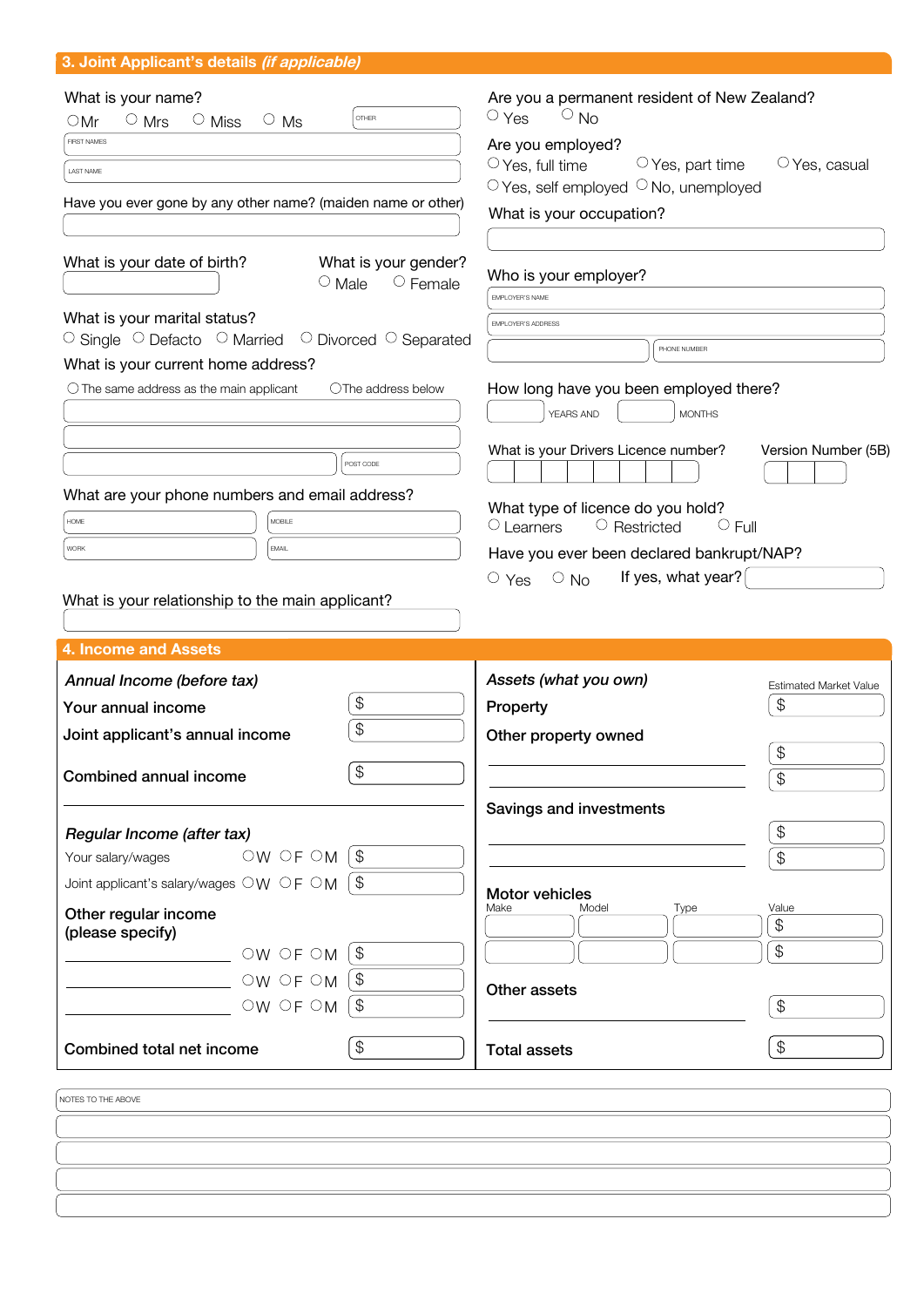If this application is just for you, enter your individual details. If it's for you and another person, enter your combined details.

| $\circ$ Fortnightly<br>$\cup$ Weekly<br><b>Expenditure</b> | $^\circlearrowright$ Monthly | Liabilities (what you owe) |                |               |
|------------------------------------------------------------|------------------------------|----------------------------|----------------|---------------|
|                                                            | Regular amount               |                            | Limit          | Amount owing  |
| Rent/Board/Mortgage                                        | \$                           | Other home loan            | \$             | \$            |
| Motor vehicle repayments                                   | $\$\$                        | Motor vehicle/s            | \$             | \$            |
| Credit card repayments                                     | $\$\$                        | Overdraft/s                | \$             | \$            |
| Store card repayments                                      | \$                           | Credit card/s              | \$             | \$            |
| Personal loan repayments                                   | \$                           | Store card/s               | \$             | \$            |
| Student loan repayments                                    | $\$\$                        | Personal loans             | \$             | \$            |
| Hire Purchase repayements (total)                          | \$                           | Student loans              | $\mathfrak{P}$ | $\mathcal{L}$ |
| Other loan repayments                                      | $\boldsymbol{\mathcal{L}}$   | <b>Hire Purchases</b>      |                |               |
| Family support or child care costs                         | $\$\$                        |                            | \$             | \$            |
| Insurances                                                 | \$                           |                            | $\mathcal{L}$  | \$            |
| Food                                                       | \$                           |                            | \$             | $\mathcal{S}$ |
| Power/Phone                                                | $\$\$                        | Other Ioans                |                |               |
| Other living costs                                         | $\mathcal{L}$                |                            | $\$\$          | $\$\$         |
| <b>Total Expenditure</b>                                   | $\boldsymbol{\mathsf{\$}}$   | <b>Total Liabilities</b>   |                | \$            |

NOTES TO THE ABOVE

**6. Home Loan details**

| What is the purpose of this loan? |
|-----------------------------------|
|                                   |

| How much is the property you wish to purchase? $\mid$ $\$\,$ |    |
|--------------------------------------------------------------|----|
|                                                              |    |
| How much do you have for a deposit?                          | \$ |
|                                                              |    |
| What is the total amount you need to borrow?                 | \$ |
|                                                              |    |
|                                                              |    |

Will the property be owner occupied or a rental?  $\circ$  Owner occupied  $\circ$  Rental

What is the proposed settlement date?

How long would you like to pay the loan back over?  $\circ$  20 years  $\circ$  25 years  $\circ$  30 years Other:

What is the address of the proposed property?<br>
How frequently would you like to make your repayments?  $\circ$  Weekly  $\circ$  Fortnightly  $\circ$  Monthly

## **7. Your Solicitor and Insurance Information**

|                | What is the name and address of your solicitor?           |
|----------------|-----------------------------------------------------------|
| NAME           |                                                           |
| <b>FIRM</b>    |                                                           |
| <b>ADDRESS</b> |                                                           |
|                |                                                           |
|                | What is their phone number, fax number and email address? |
| PHONE          | <b>EMAIL</b>                                              |

Have you arranged house insurance?  $O_{\text{Yes}}$   $O_{\text{No}}$ 

Do you have life insurance?  $\circ$  Yes  $\circ$  No

If yes to either of the above questions, who are you insured with?

Do you require a quote from us for your insurance?  $O$  Yes  $O$  No